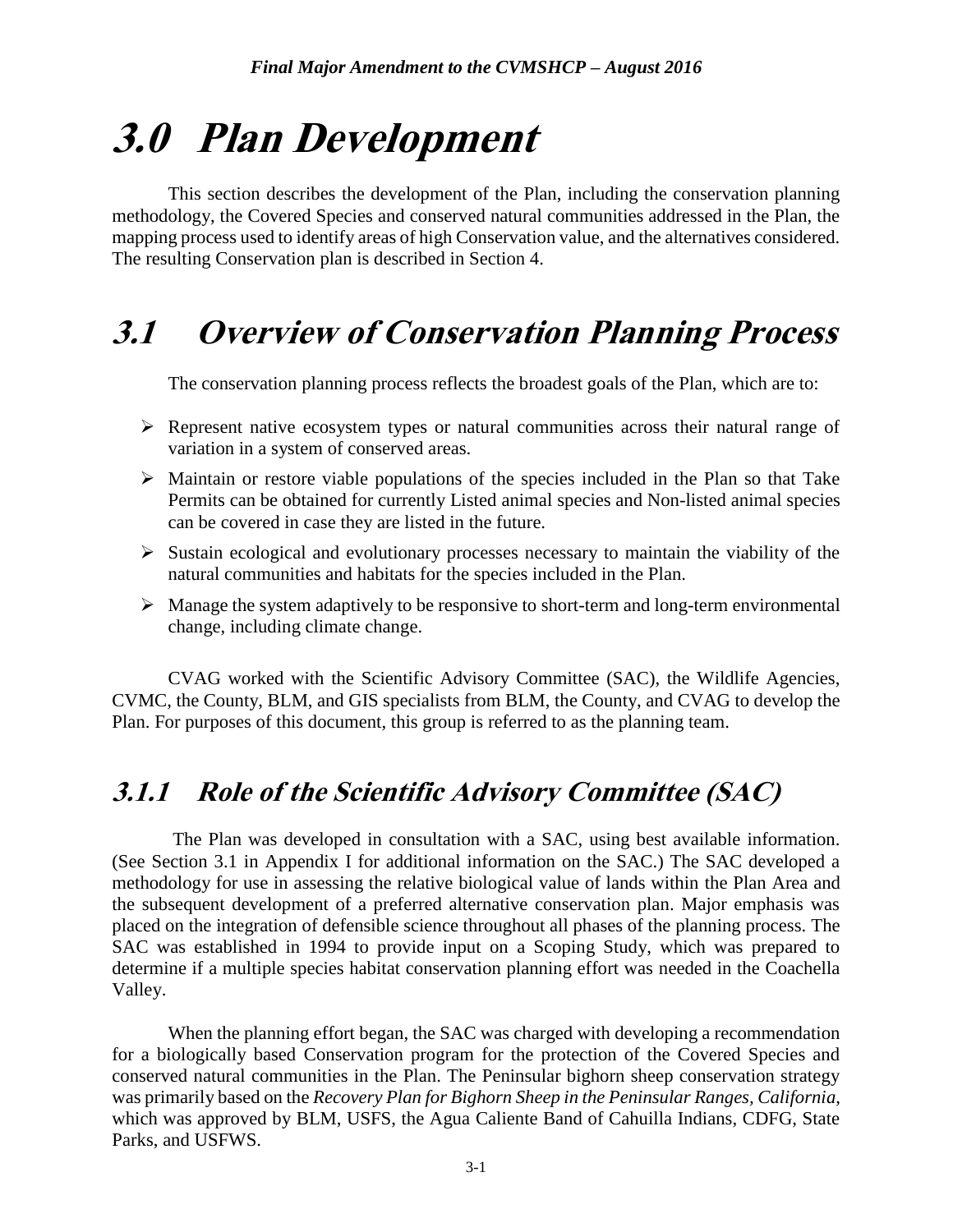Throughout the planning process, the SAC provided input into the development of the Plan. The SAC also participated in workshops in 1996 and 1999 with the ISA. The SAC sought input from other scientific experts through hosting workshops. SAC members made site visits to various locations during the reserve design process; provided assistance in the identification and delineation of species' habitat parameters, ecosystem processes, and other significant features in the GIS mapping effort; and reviewed map products and draft documents whenever necessary.

The conservation planning methodology is described in greater detail in Section 3.2 of Appendix I.

### **3.1.2 Role of the Independent Science Advisors**

The ISA are scientists who provided information for use in, and peer review of, the Plan. Three of the ISA participated in early phases of the planning process at a workshop in 1996 to provide suggestions and information for use in developing the conservation planning process and at a second workshop in 1998 to provide peer review of components of that process, including species habitat modeling and the Site Identification Process. Other scientists also participated as ISA by providing information and expertise regarding specific species. To incorporate independent peer review of the species distribution models, these knowledgeable individuals with expertise on one or more Covered Species reviewed and critiqued the habitat distribution models for these species.

In 2001, a peer review process by ISA was facilitated by TNC. This team was provided with a series of questions and asked to respond to the questions in their review. The questions were assembled through suggestions from the SAC and the Wildlife Agencies. In addition, the PAG provided an opportunity for any interested person to propose a question. In January 2001, documents providing information on the conservation planning process, including maps of Conservation Alternatives 1, 2, and 3; species distribution models and known occurrence maps and associated documentation; maps illustrating land ownership, natural features, parcel boundaries, and natural communities within the Plan Area; and information regarding target species and natural community conservation strategies were distributed to the ISA. A meeting was held in February 2001 to provide an opportunity for the ISA to discuss the conservation planning process with the SAC. The ISA also met with outside participants to discuss the Plan. In mid-April 2001 they submitted a report detailing their findings. The report, "Independent Science Advisors' Review: Coachella Valley Multiple Species Habitat Conservation Plan/Natural Community Conservation Plan (MSHCP/NCCP)" is included in its entirety in Section 3.3 of Appendix I.

### **3.1.3 Best Available Science Standard**

The planning team used the best available scientific data in developing the Plan. The data used in Plan development was a combination of existing biological data and new data collected during Plan development. The location and extent of biological data gathered during Plan development was determined by available funding and access to private property. Survey areas for species were selected to help identify the likely limits of distribution of the species in the Plan Area. A list of all the surveys conducted to assist with the preparation of this Plan is found in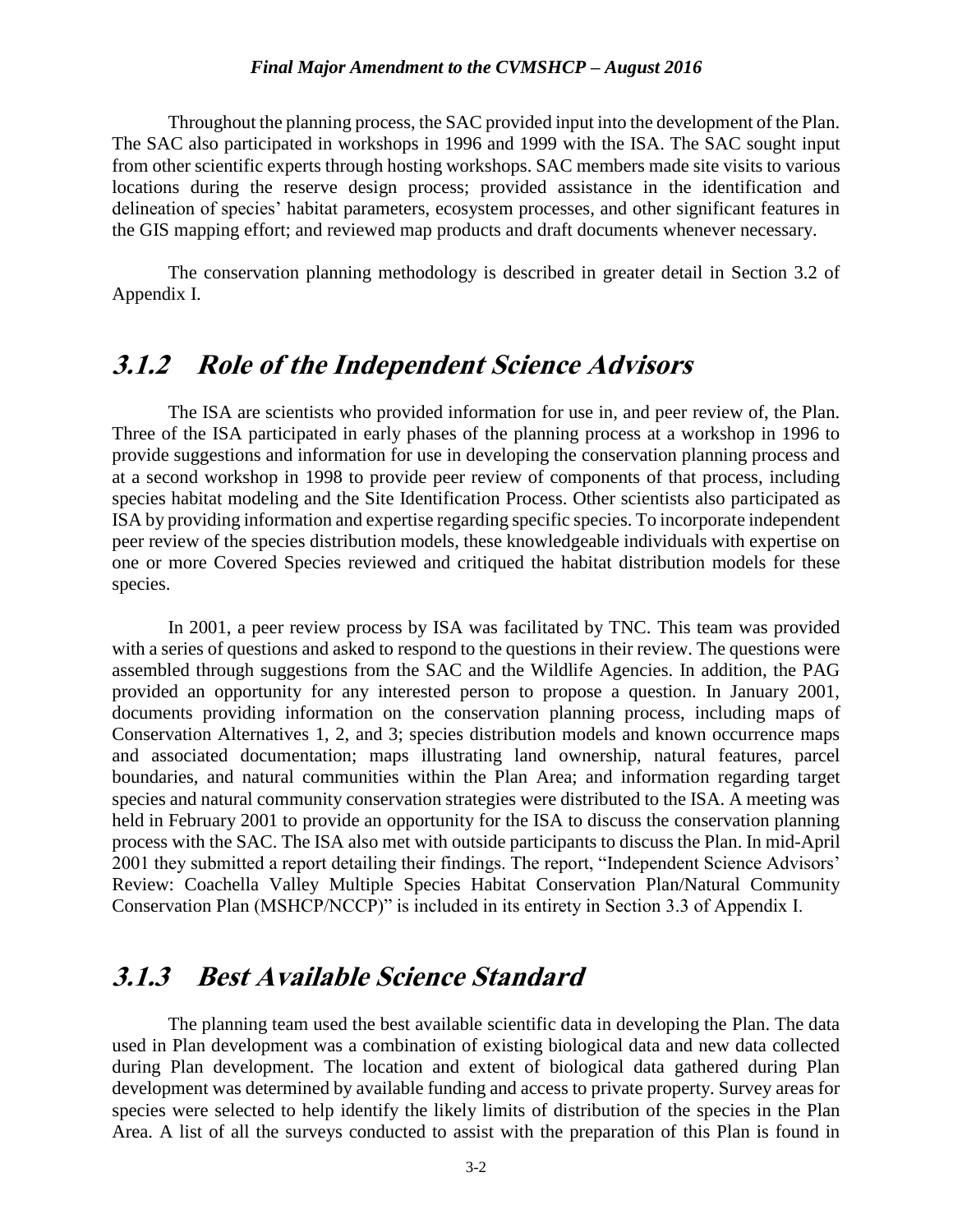Section 3.4 of Appendix I. Annual plant species surveys were conducted only in years when sufficient amounts of rainfall resulted in germination of the plant species. In addition to a fine filter approach for a select group of species, a coarse filter approach (Noss 1987, Noss and Cooperrider 1994, TNC 2000) was utilized. The coarse filter approach emphasizes Conservation of Core Habitat areas, conserved natural communities, and Essential Ecological Processes, Biological Corridors, and Linkages.

## **3.1.4 Planning Process**

Identification of the Conservation Areas involved the steps described below.

- 1. *Determine the species and natural communities to be included in the Plan.* The planning team developed the initial list of species and natural communities to be considered. The list was narrowed down through the planning process, as described in Section 3.2.
- 2. *Gather information on the species and natural communities*. Information was gathered on individual species from the following sources: (1) existing information from the literature, including EIRs and other environmental documents, museum records, and other reports on species distribution and ecological requirements; (2) Natural Diversity Data Base (CNDDB) records; (3) presence/absence surveys for species about which more information was needed in selected areas where they have a probability of occurring and some potential to be protected; and (4) information and location maps provided by individual biologists. Information on the natural communities was gathered from: (1) the University of California at Santa Barbara Gap Map (Davis et al. 1995), (2) LANDSAT satellite thematic mapping imagery, (3) color infrared aerial photographs, (4) blue-line aerial photographs of the Plan Area, (5) aerial photographs from 1939 and 1954 for historic natural communities, and (6) the CNDDB and the Palm Springs Desert Museum for desert fan palm oases woodland.
- 3. *Prepare accounts of individual species and natural communities*. These accounts summarize available information on species' life history, Habitat and ecological requirements, overall range, distribution within the Plan Area, threats, and Conservation needs. Similar accounts were prepared on the composition and distribution of conserved natural communities, threats, and Conservation needs.
- 4. *Gather other pertinent information*. Information was also gathered and entered into the Geographic Information Systems (GIS) database regarding existing conservation areas, topography and other natural features, watersheds, ecological processes, roads, and current land uses. Information on projected land uses, parcel configuration, and political boundaries was also gathered for use in developing implementation measures.
- 5. *Prepare a Natural Communities Map*. A Natural Communities Map was prepared to delineate the distribution of the natural communities in the Plan Area. This information was used in a variety of ways: (1) in modeling species' Habitat distribution, (2) in developing the Site Identification Maps, and (3) in evaluating whether adequate protection will be afforded to the conserved natural communities on which the Plan focuses pursuant to the NCCP Act. (See Section 3.5 of Appendix I for information on the development of the Natural Communities Map.)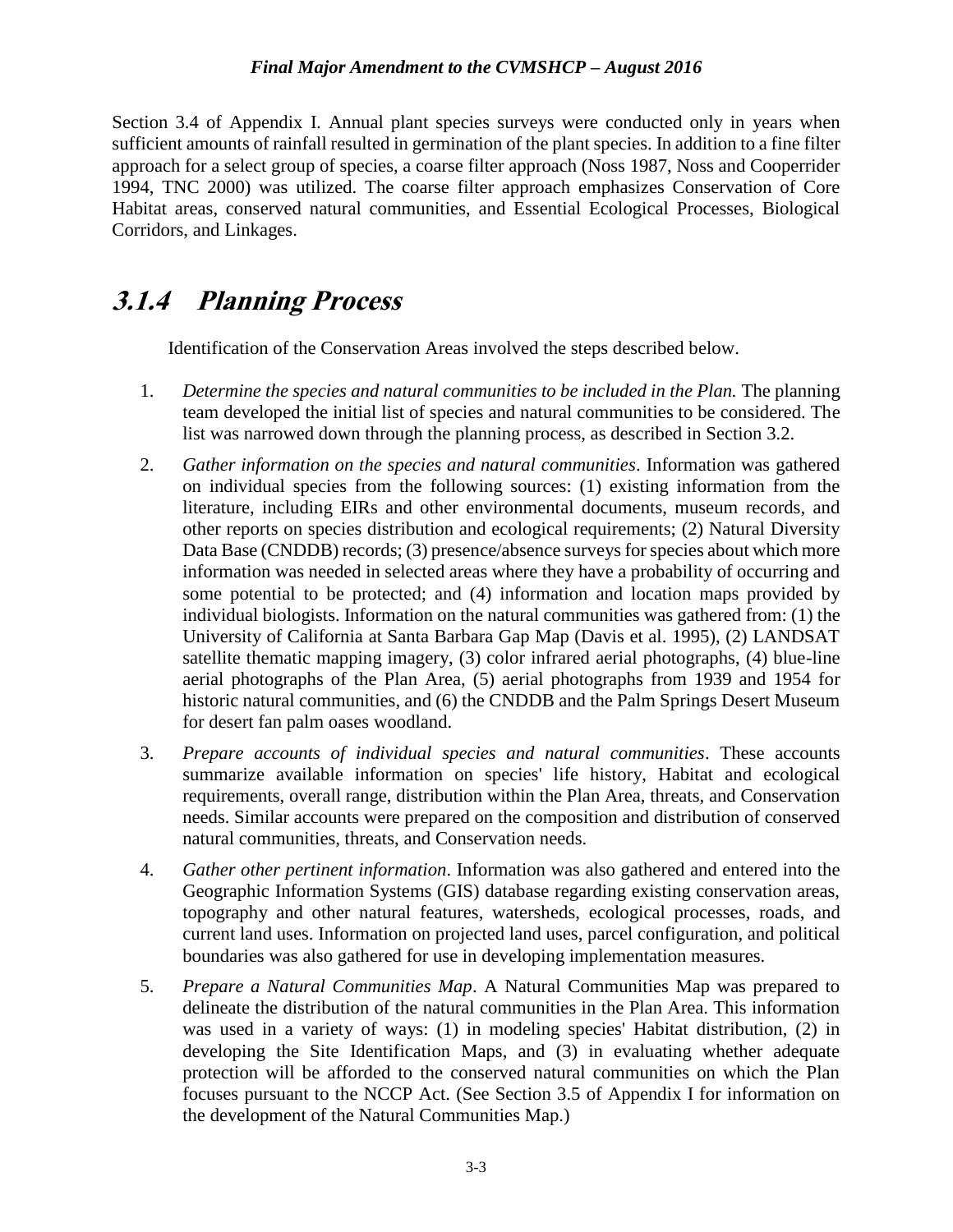- 6. *Analyze biological resource information to map species' distribution*. Species' Habitat distribution maps were prepared for all species except burrowing owl using known occurrences, Habitat associations based on the Natural Communities Map, and, where relevant, elevation ranges of the species, landform data, sand source data, and soils data. Consensus of the planning team was then obtained as to the adequacy and accuracy of information about the distribution of species in the Plan Area. Models were prepared for species for which sufficient data existed to use in developing a model. For the burrowing owl only known location information was used in conservation planning. Specific information on the model used for each species is found in Section 3.6 of Appendix I.
- 7. *Develop Site Identification Maps*. Site Identification Maps were developed by mapping at the quarter-section level and analyzing data regarding species richness, natural communities richness, habitat heterogeneity, and habitat fragmentation, and refining the resulting maps using information about ecological processes necessary to sustain habitats, Core Habitat, endemic species occurrences, and other pertinent information. The Site Identification Maps delineate the areas of highest biological resource value in the Plan Area. See Section 3.7 of Appendix I for a detailed description of the Site Identification Process and how it led to the development of conservation alternatives.
- 8. *Delineate Core Habitat areas, Essential Ecological Process areas, and Biological Corridors and Linkages*. For each of the Covered Species for which sufficient data were available, the planning team delineated Core Habitat areas, defined as areas of unfragmented Habitat with intact ecological processes large enough for a self-sustaining population of the species. Areas needed to maintain Essential Ecological Processes, Core Habitat, Biological Corridors and Linkages were also identified.
- 9. *Develop Conservation alternatives*. Three Conservation alternatives were initially developed for consideration. Conservation Alternative 1 consisted of existing public and Private Conservation Lands only. This alternative was included to assess the extent to which Existing Conservation Lands would suffice to protect the Covered Species and conserved natural communities included in the Plan. Based on the Site Identification Maps, Conservation Alternative 2 was developed to provide Core Habitat for the Covered Species, protect Essential Ecological Processes to sustain those habitat areas, provide Biological Corridors and Linkages among Conservation Areas, and conserve natural communities as functioning ecosystems. The corridors were intended to provide not only for movement of Covered Species, but also for other species, including coyotes, bobcats, mountain lions, and foxes, necessary to maintain predator-prey relationships, general biological diversity, and the opportunity for species adaptation in response to potential climatic change. Conservation Alternative 3 included additional areas with potential Conservation value as habitat, corridor, and process areas. A statistical analysis of the Conservation alternatives was prepared to provide information about the acreage of Habitat protected for each Covered Species and natural community under each alternative. The statistical analysis provided quantitative information on species and natural community protection, which was useful in conjunction with the qualitative analysis conducted in Step 10 using the conservation criteria.
- 10. *Develop and use criteria for evaluating the conservation alternatives*. Criteria were created to evaluate whether or not the Conservation Areas provide adequate protection for the species and natural communities on which the Plan focuses. (See Section 3.4 for details.)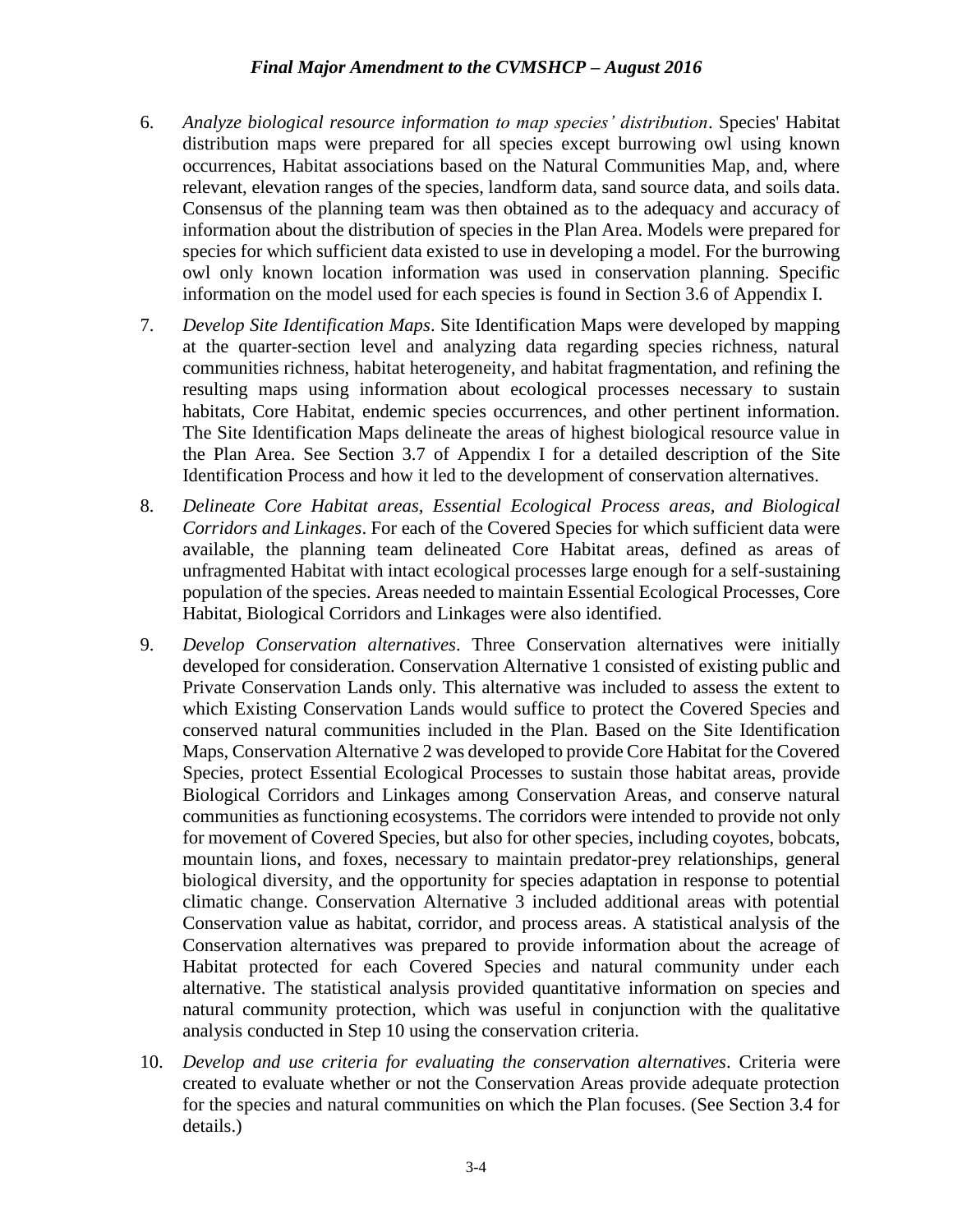- 11. *Conduct ISA Review*. During the course of the planning process, two workshops were held with leading conservation biologists Dr. Reed Noss, Dr. Michael Soulé, and Dr. C. Richard Tracy to get their input on the Plan. In early 2001, the ISA reviewed the work completed to date. The ISA included the aforementioned conservation biologists as well as other scientists. In addition, a preliminary draft of a study titled Long-term Sand Supply to Coachella Valley Fringe-toed Lizard (*Uma inornata*) Habitat in the Northern Coachella Valley, California (United States Geological Survey (USGS) 2002) was made available.
- 12. *Develop a Preferred Alternative*. The Conservation Area maps prepared by CVAG were discussed in a series of meetings among the Wildlife Agencies, CVAG staff, and local jurisdictions to evaluate land use, economic, and biological considerations. Through this process, the proposed Conservation Areas were further refined and a Preferred Alternative was developed.
- 13. *Delineate Conservation Goals and Objectives*. Conservation Goals and specific Conservation Objectives were developed for each Covered Species, natural community, Essential Ecological Process, Biological Corridor, and Linkage in the Conservation Areas to ensure that Conservation would be accomplished and that the tools for compliance monitoring were in place.

The following is a general chronology of the development of the Plan:

- 1994 1995 Development of initial list of species and natural communities to be included in the Plan.
- 1995 1996 Initial biological surveys conducted; initial Natural Communities Map developed.
- 1997 1998 Natural Communities Map refined and initial Habitat Distribution Models developed.
- 1999 2000 Site Identification Mapping and development of initial alternatives.
- 2001 ISA conducted peer review. The planning team developed preliminary draft Preferred Alternative.
- 2002 2004 Review and analysis, with local jurisdictions, CDFG, and USFWS, of planning team preliminary draft Preferred Alternative, followed by completion of the Public Review Draft and DEIR/EIS.
- 2004 2006 The draft Plan was finalized and released for public review, and responses to comments were prepared for comments received during public review. The Plan and Final EIR/EIS were released in early 2006 for local jurisdiction approval. In June 2006, the City of Desert Hot Springs voted not to approve the Plan. The CVAG Executive Committee then rescinded its approval of the Plan and directed that the Plan be revised to remove Desert Hot Springs as a Permittee and reflect other project description modifications that had been suggested during public review. Subsequent to the 2008 approved Plan, the City of Desert Hot Springs and Mission Springs Water District became Permittees through a Major Amendment.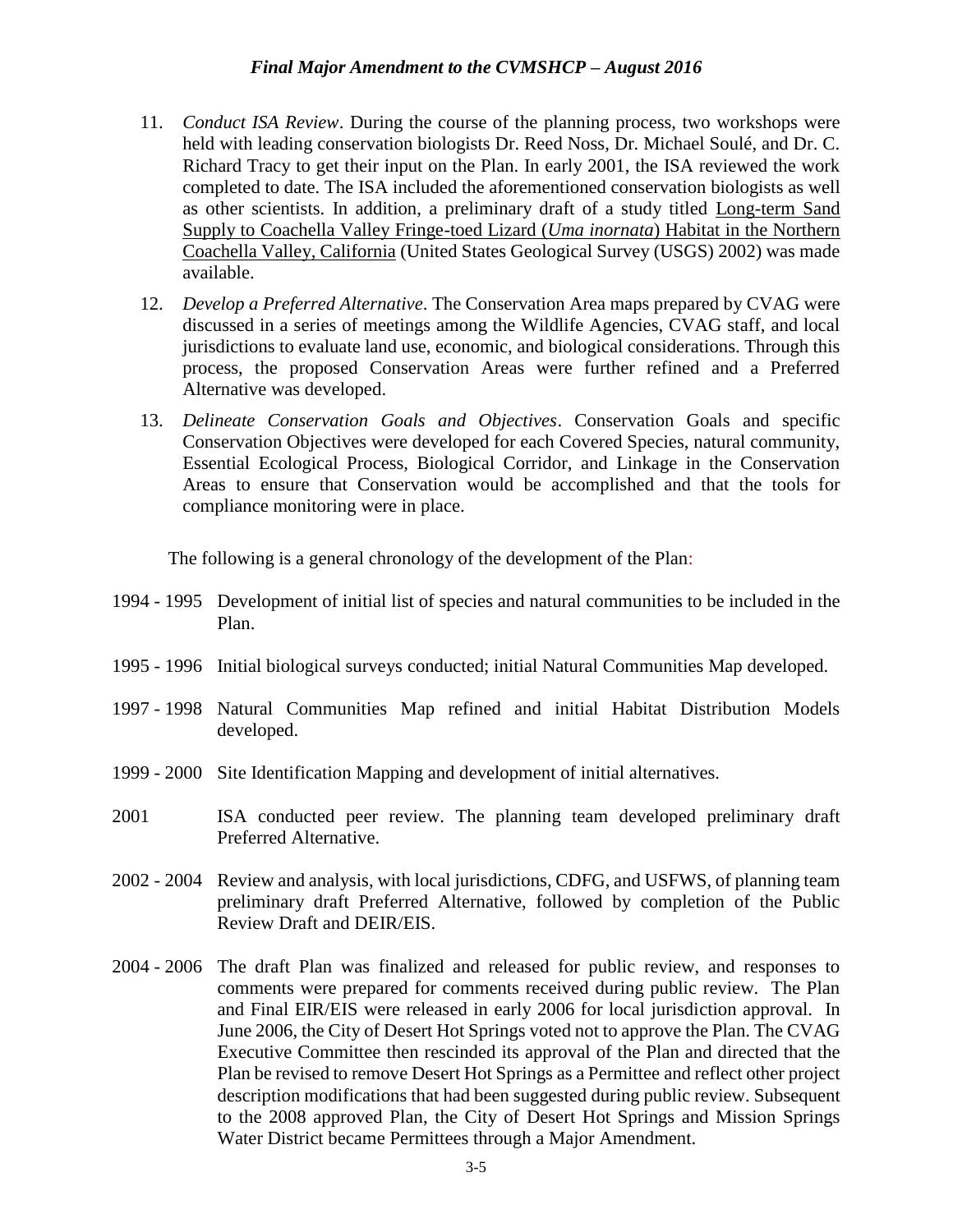## **3.2 Species and Natural Communities Considered**

This section delineates the species and natural communities identified in the Planning Agreement and identifies those now included in the Plan. Species considered but not covered by the Plan, and natural communities not included in the Conservation Areas are also identified. Information on the Covered Species and conserved natural communities that are protected in the Conservation Areas is presented in Sections 9 and 10.

## **3.2.1 Review of Species Identified in the Planning Agreement**

The Planning Agreement among the local, state, and federal agencies comprising the Plan Participants that initiated development of the Plan identified 52 species to be considered for inclusion in the Plan and targeted all the natural communities in the Plan Area. As information was gathered through the planning process, the planning team continuously reviewed the list. Other experts on individual species were also consulted. The Covered Species in the Plan are listed in Table 3-1. These are species for which sufficient information existed or was gathered during the planning process to enable the development of Conservation measures.

Table 3-2 lists the species from the Planning Agreement that are not proposed for coverage under the Plan. Generally, the reasons for not covering a species include lack of known locations in the Plan Area or insufficient data to facilitate Conservation planning. Section 3.8 of Appendix I provides additional information on reasons why these species are not proposed for coverage.

#### *Table 3-1: Species Covered under the Plan*

**Plants** Mecca aster, *Xylorhiza cognata*<sup>1</sup> Coachella Valley milkvetch, *Astragalus lentiginosus* var. *coachellae* (FE) Triple-ribbed milkvetch, *Astragalus tricarinatus* (FE) Orocopia sage, *Salvia greatae*<sup>1</sup> Little San Bernardino Mountains linanthus, *Linanthus maculatus (*or *Gilia maculata)* <sup>1</sup>

**Invertebrates - Insects** Coachella Valley giant sand-treader cricket, *Macrobaenetes valgum*  Coachella Valley Jerusalem cricket, *Stenopelmatus cahuilaensis* 

#### **Fish**

Desert pupfish, *Cyprinodon macularius* (FE/SE)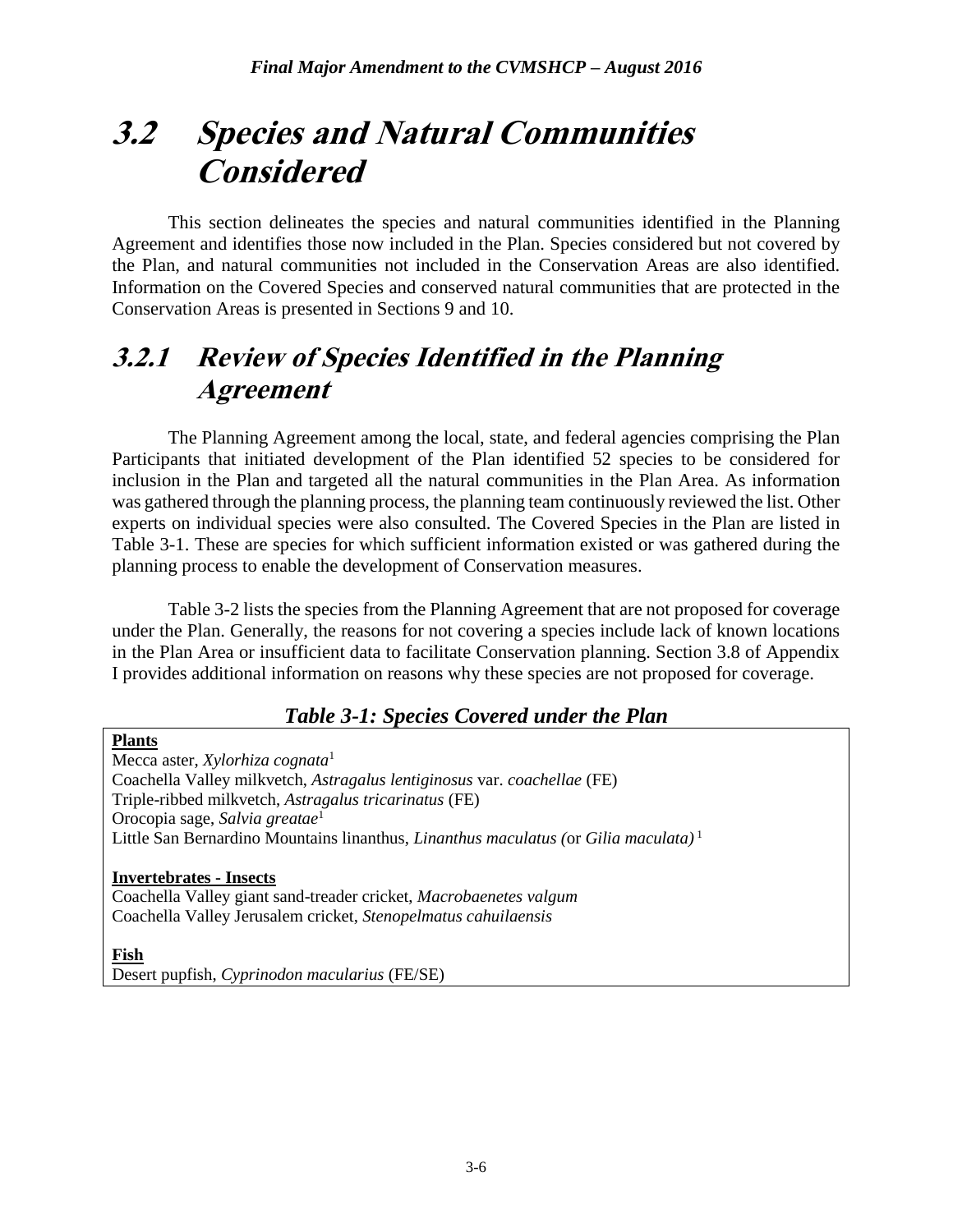#### *Table 3-1: Species Covered under the Plan (cont.)*

#### **Amphibians**

Arroyo toad, *Bufo californicus* (FE/CSC)

#### **Reptiles**

Desert tortoise, *Gopherus agassizii* (FT/ST) Flat-tailed horned lizard, *Phrynosoma mcallii* (CSC) Coachella Valley fringe-toed lizard, *Uma inornata* (FT/SE)

#### **Birds**

Yuma clapper rail, *Rallus longirostris yumanensis* (FE/ST/SFP) California black rail, *Laterallus jamaicensis* (ST/SFP) Burrowing owl, *Athene cunicularia* (CSC) Southwestern willow flycatcher, *Empidonax traillii extimus* (SE/FE) Crissal thrasher, *Toxostoma crissale* (CSC) Le Conte's thrasher, *Toxostoma lecontei* (CSC) Least Bell's vireo, *Vireo bellii pusillus* (FE/SE) Gray vireo, *Vireo vicinior* (CSC) Yellow warbler, *Dendroica petechia brewsteri* (CSC) Yellow-breasted chat, *Icteria virens* (CSC) Summer tanager, *Piranga rubra*<sup>1</sup>

#### **Mammals**

Southern yellow bat, *Lasiurus ega* or *xanthinus*<sup>1</sup> Coachella Valley round-tailed ground squirrel, *Spermophilus tereticaudus chlorus* (C/CSC) Palm Springs pocket mouse, *Perognathus longimembris bangsi* (CSC) Peninsular bighorn sheep, *Ovis canadensis nelsoni* (FE/ST/SFP)

(Footnotes are explained below.)

The status codes used in the table are identified in the following key, as listed in the *California Natural Diversity Data Base Special Animals List and Special Plants List* from July 2000 (CNDDB 2000).

| Key: | FE         | $=$ | Federal Endangered                                                                                                                                              |
|------|------------|-----|-----------------------------------------------------------------------------------------------------------------------------------------------------------------|
|      | FT         | $=$ | <b>Federal Threatened</b>                                                                                                                                       |
|      | FC         | $=$ | <b>Federal Candidate</b>                                                                                                                                        |
|      | <b>SE</b>  | $=$ | State Endangered                                                                                                                                                |
|      | <b>ST</b>  | $=$ | <b>State Threatened</b>                                                                                                                                         |
|      | <b>SC</b>  | $=$ | <b>State Candidate</b>                                                                                                                                          |
|      | <b>SFP</b> | $=$ | <b>State Fully Protected</b>                                                                                                                                    |
|      | CSC.       | $=$ | Species of Special Concern (a state list of species that are at risk due to habitat<br>modification or destruction, over-collecting, disease, or other threats) |
|      | CNP.       |     | Rare in California                                                                                                                                              |

<sup>1</sup>These species have no official status at this time; however, USFWS, CDFG, and the SAC have recommended inclusion of the species because of the likelihood of their being elevated to listing status in the coming years due to their rarity and decline. Note, also, that the Department of the Interior eliminated the category of FC2 subsequent to the adoption of the Planning Agreement.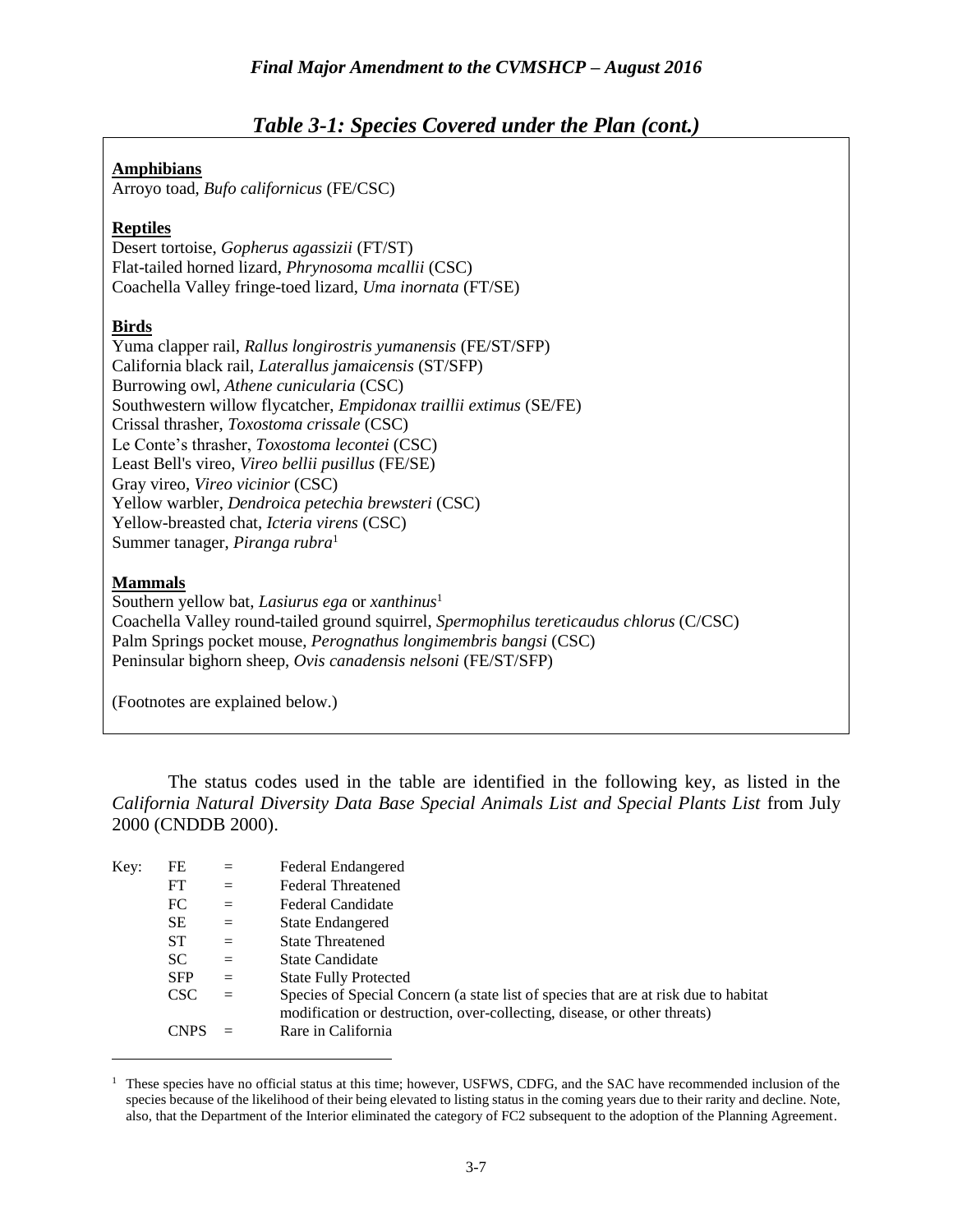#### *Table 3-2: Species Considered but Not Proposed for Coverage under the Plan*

#### **Plants**

California ditaxis, *Ditaxis californica* Cliff spurge, *Euphorbia misera* Flat-seeded spurge, *Chamaesyce platysperma* Glandular ditaxis, *Ditaxis clariana* Robison's monardella, *Monardella robisonii*

#### **Invertebrates - Insects**

Casey's June beetle, *Dinacoma caseyi* Coachella Valley grasshopper, *Spaniacris deserticola* Pratt's dark aurora blue butterfly *Euphilotes enoptes cryptorufes* 

#### **Invertebrates - Other**

Morongo desert snail, *Eremarionta morongoana* Thousand Palms desert snail, *Eremarionta millepalmarum*

#### **Amphibians**

California red-legged frog, *Rana aurora draytonii* (FT) Desert slender salamander, *Batrachoseps aridus* (FE) Lowland leopard frog, *Rana yavapiensis* Mountain yellow-legged frog, *Rana muscosa* (FE)

#### **Reptiles**

California legless lizard, *Anniella pulchra pulchra* San Diego horned lizard, *Phrynosoma coronatum blainvillei*

#### **Mammals**

California leaf-nosed bat, *Macrotus californicus* California (Western) mastiff bat, *Eumops perotis californicus* Fringed myotis, *Myotis thysanodes* Long-eared myotis, *Myotis evotis* Long-legged myotis, *Myotis volans* Pallid bat, *Antrozous pallidus* Pocketed free-tailed bat, *Nyctinomops femorosaccus* Townsend's (Western) big-eared bat, *Corynorhinus townsendii pallescens* Western small-footed myotis, *Myotis ciliolabrum* Yuma myotis, *Myotis yumanensis*

## **3.2.2 Review of Natural Communities Identified in the Planning Agreement**

The Planning Agreement listed 23 natural communities known to occur in the Plan Area. Through the planning process a total of 46 natural communities were identified in the Plan Area. Of these, 27 natural communities provide Habitat for the Covered Species and are the focal point for the establishment of Conservation Areas. The conserved natural communities included in the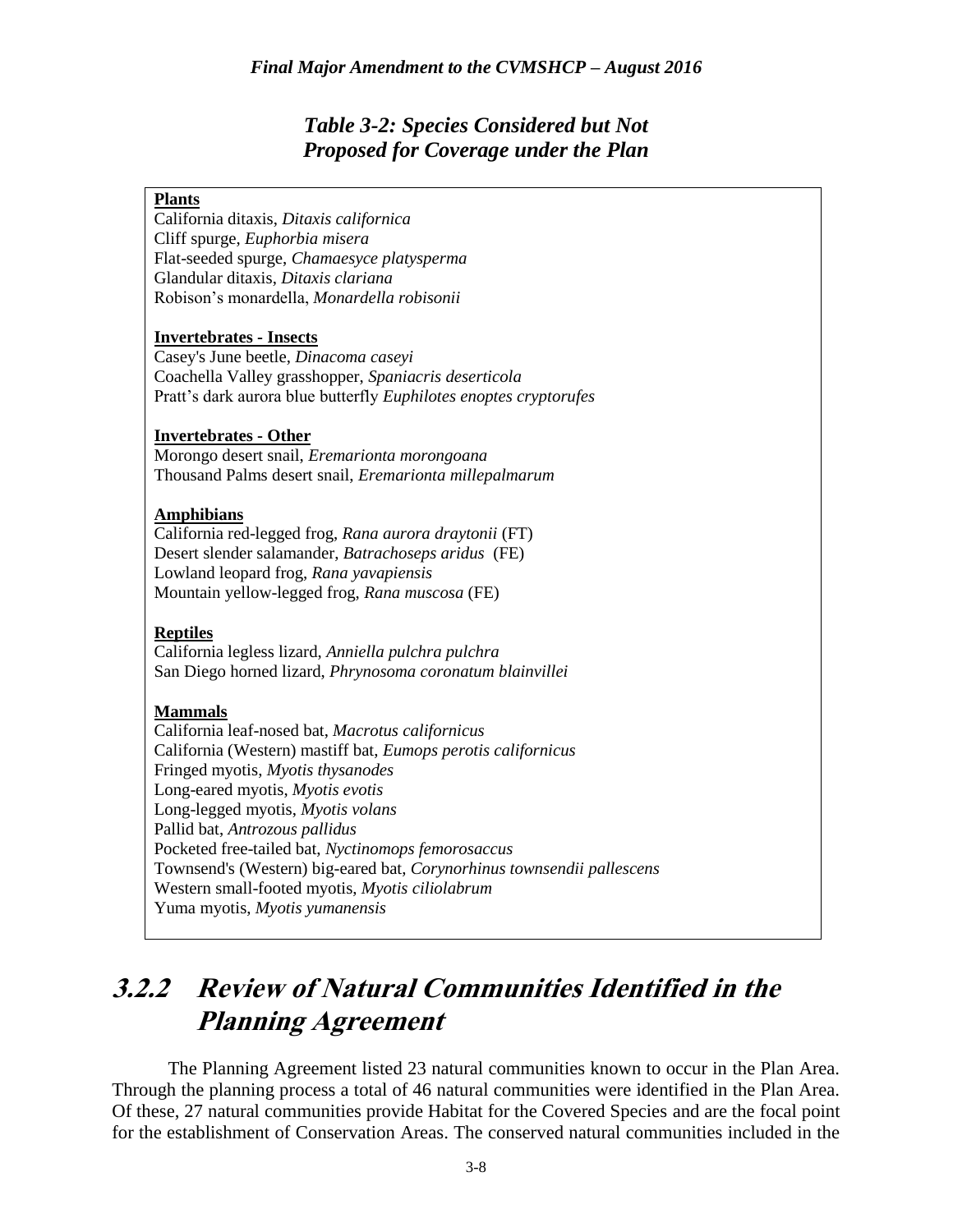Plan's Conservation Areas are listed in Table 3-3, as named and described in *Preliminary Descriptions of the Terrestrial Natural Communities of California* (Holland 1986), with the addition of five new natural community types developed by the SAC to distinguish better among the blowsand communities in the Plan Area. Figure 3-1 depicts the natural communities within the Plan Area, as well as developed areas.

#### *Table 3-3: Natural Communities Included in the Plan*

| Active desert dunes                                    |  |  |
|--------------------------------------------------------|--|--|
| Stabilized and partially stabilized desert dunes       |  |  |
| Active desert sand fields                              |  |  |
| Ephemeral desert sand fields                           |  |  |
| Stabilized and partially stabilized desert sand fields |  |  |
| Stabilized shielded desert sand fields                 |  |  |
| Mesquite hummocks                                      |  |  |
| Sonoran creosote bush scrub                            |  |  |
| Sonoran mixed woody and succulent scrub                |  |  |
| Mojave mixed woody scrub                               |  |  |
| Desert saltbush scrub                                  |  |  |
| Desert sink scrub                                      |  |  |
| Chamise chaparral                                      |  |  |
| Red shank chaparral                                    |  |  |
| Semi-desert chaparral                                  |  |  |
| Interior live oak chaparral                            |  |  |
| Cismontane alkali marsh                                |  |  |
| Coastal and valley freshwater marsh                    |  |  |
| Southern arroyo willow riparian forest                 |  |  |
| Sonoran cottonwood-willow riparian forest              |  |  |
| Mesquite bosque                                        |  |  |
| Desert dry wash woodland                               |  |  |
| Desert fan palm oasis woodland                         |  |  |
| Southern sycamore-alder riparian woodland              |  |  |
| Arrowweed scrub                                        |  |  |
| Mojavean pinyon and juniper woodland                   |  |  |
| Peninsular juniper woodland and scrub                  |  |  |

The other natural communities are already adequately protected in the Plan Area on public lands outside the Conservation Areas, except for tamarisk scrub, active shielded desert dunes, and Riversidean desert scrub. This existing protection adds to the overall Conservation value of the Plan in protecting watersheds, providing Habitat for large predators, protecting overall biological diversity in the Plan Area, providing buffers for Conservation Areas established under this Plan, and providing areas that could become important to Covered Species under conditions of potential future climatic change. With regard to tamarisk scrub, it is not a "natural" community in that it is dominated by an exotic plant species, i.e. tamarisk. In areas where some tamarisk scrub is included in the Conservation Areas, the intent is to restore it to the appropriate natural community to the maximum extent possible. The natural communities that are not included in the Plan are listed in Table 3-4. Additional information about these natural communities and why they were not included in the Plan is found in Section 3.9 of Appendix I.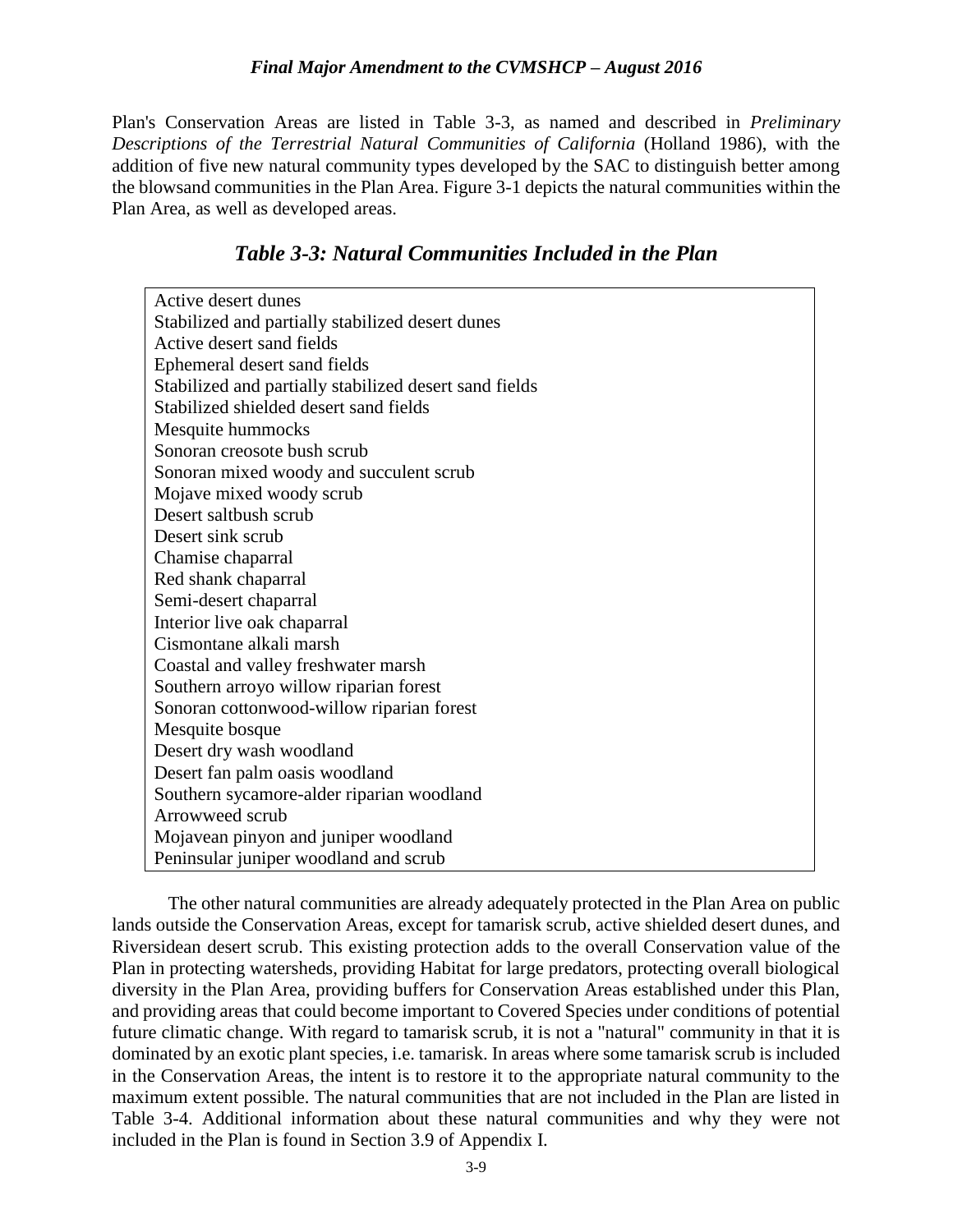*Table 3-4: Natural Communities Considered but Not Included in the Plan*

| Tamarisk scrub                       |  |  |  |
|--------------------------------------|--|--|--|
| Active shielded desert dunes         |  |  |  |
| Riversidean desert scrub             |  |  |  |
| Mojave mixed steppe                  |  |  |  |
| Blackbush scrub                      |  |  |  |
| Upper Sonoran mixed chaparral        |  |  |  |
| Upper Sonoran manzanita chaparral    |  |  |  |
| Mixed montane chaparral              |  |  |  |
| Northern mixed chaparral             |  |  |  |
| Scrub oak chaparral                  |  |  |  |
| Canyon live oak forest               |  |  |  |
| <b>Black oak forest</b>              |  |  |  |
| Coulter pine forest                  |  |  |  |
| Bigcone spruce-canyon oak forest     |  |  |  |
| Westside ponderosa pine forest       |  |  |  |
| Sierran mixed coniferous forest      |  |  |  |
| Jeffrey pine forest                  |  |  |  |
| Jeffrey pine-fir forest              |  |  |  |
| Southern California subalpine forest |  |  |  |
|                                      |  |  |  |

## **3.3 Sources of Biological Data**

Biological data for the Plan were obtained from a variety of sources. The data were compiled, analyzed, and stored to support various components of the Plan preparation and implementation process. The occurrence information for Covered Species and conserved natural communities used in this Plan include:

- Field data collected during surveys for the Plan in 1995, 1997, 1998, 1999, 2002, and 2003. These surveys were conducted by participating agency biologists and biologists working under contract to conduct focused surveys for some of the Covered Species. Surveys were generally conducted during the spring months. Survey protocol were developed and approved by the Wildlife Agencies. Information on location, habitat characteristics, range and other variables for species surveyed were described in written reports submitted to CVAG.
- $\triangleright$  EIRs, Biological Assessments, and other environmental documents prepared throughout the Plan Area since 1979.
- $\triangleright$  CNDDB records.
- CDFG, BLM, NPS (Joshua Tree National Park), State Parks, USFWS, and other agency data.
- $\triangleright$  Data collected from biologists and others knowledgeable about the Plan Area and/or a given species. Data were obtained in meetings and a September 1997 workshop hosted by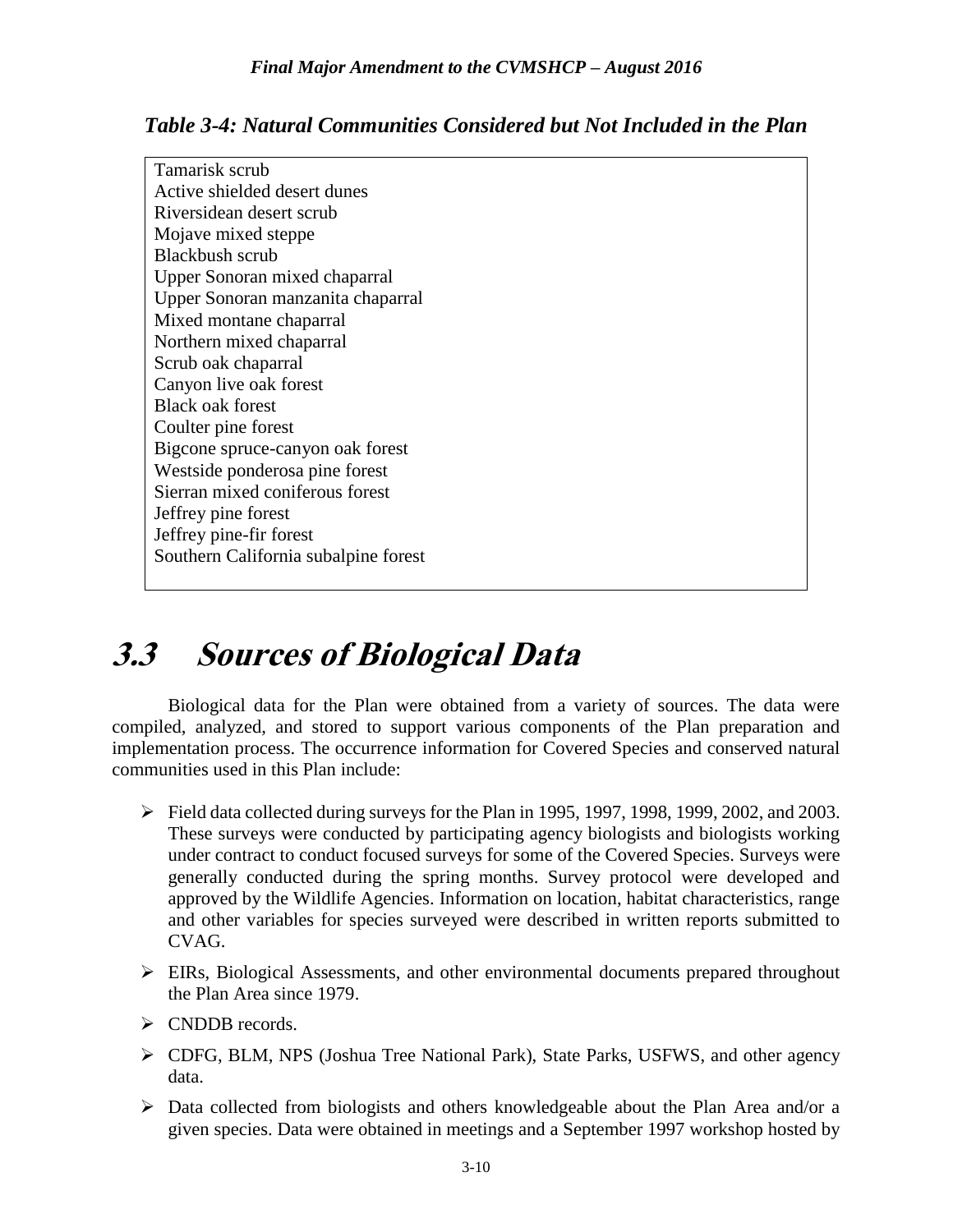the SAC to gather information about known locations and the distribution of target species. Biologists and other individuals with expertise on one or more of the species participated in the workshop. Records provided by individuals were carefully documented; records were mapped on 7.5 minute topographic quads and later digitized into a GIS data layer. Relevant information was obtained on each record before it was included in the database.

- Location data from voucher specimens held in museums, herbaria, and public-trust institutions.
- $\triangleright$  Published records and species distribution information from peer-reviewed journal articles, where information on species or natural community distribution has been described at an appropriate scale.

These data are maintained in GIS (digital) coverages and on GIS maps that can be identified by area based on jurisdiction boundaries, township/range information, or other map parameters. All data were assembled into a GIS database using Environmental Systems Research Institute (ESRI) software. The vast majority of the GIS data is in vector format. Calculations of existing natural communities acreages and overlay analyses of various project scenarios and alternatives were completed using this database. Calculations involving two or more vector layers may have minor overlapping polygons or polygon slivers with blank attribute records, resulting in slightly different acreage calculations when conducting re-analyses of alternatives and scenarios. These discrepancies are minor and do not alter the overall conclusions of the analysis or comparison of the relative merits of various alternatives and scenarios. Over the course of this decade-long planning effort, various vector layers were updated with more current and higher resolution data. These updates also result in minor deviations from previously calculated acreages, not affecting overall analysis conclusions, but allowing for more reproducible results should reanalyses of alternatives and scenarios be conducted in the future. As noted in Appendix I, Section 3.5.2, an accuracy assessment was completed for the natural communities mapping. For additional details on biological data sources, see Section 3.10 of Appendix I.

## **3.4 Evaluation of Initial Conservation Alternatives**

The planning team evaluated the three Conservation alternatives described in Section 3.5 using the following measures of adequacy.

1. **Size of Habitat patches**. For each Covered Species, the planning team assessed whether a Conservation Area provided Core Habitat. The Core Habitat concept was not applied to species that were considered to occur as metapopulations; these are burrowing owl, Le Conte's thrasher, Yuma clapper rail, California black rail, the riparian bird species, and southern yellow bat. A Conservation Area was not deemed inadequate because of the lack of Core Habitat for these species. The concept of Core Habitat was not used with conserved natural communities.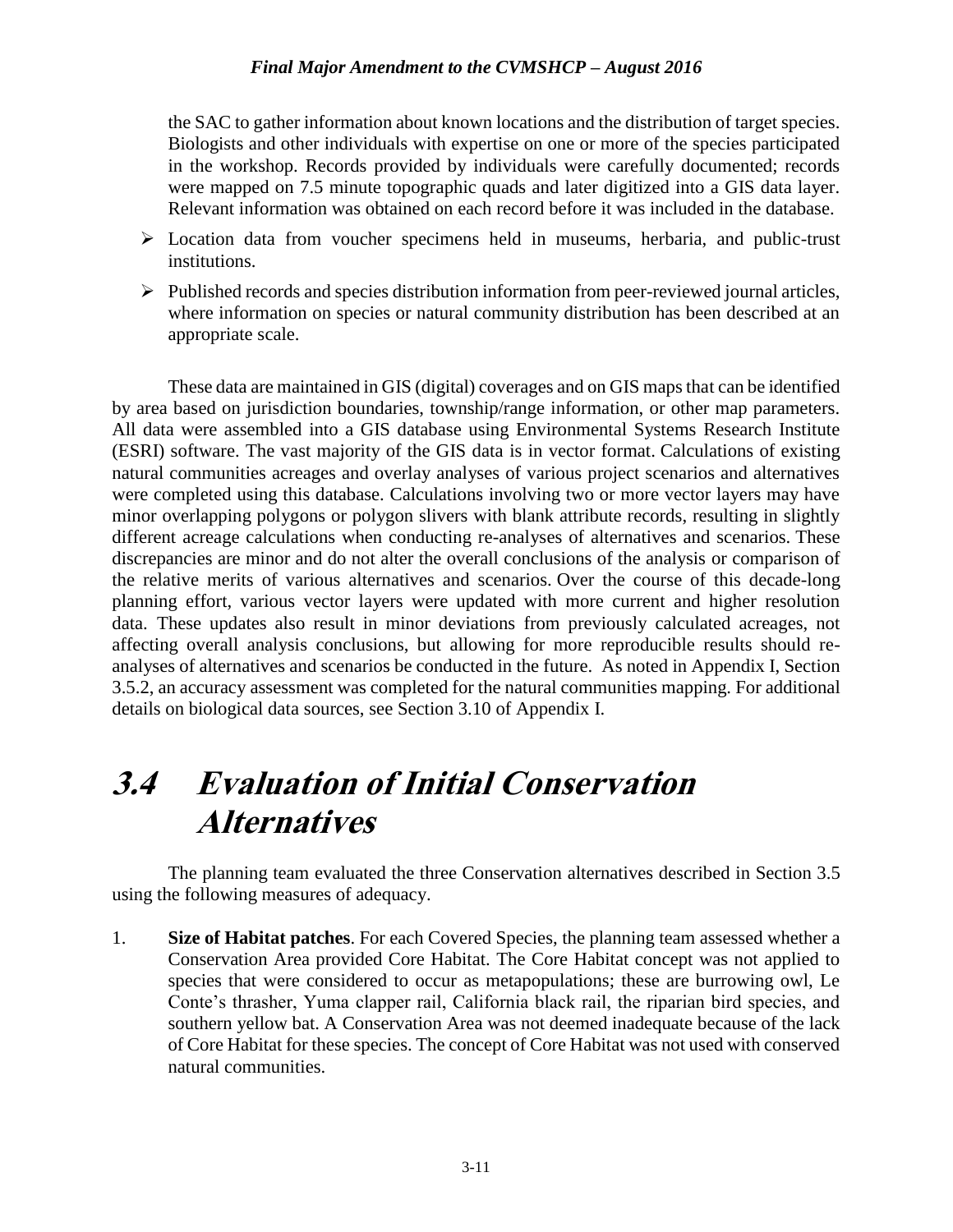- 2. **The number of Core Habitat areas protected in Conservation Areas for each Covered Species**. Where possible, the planning team sought to conserve a minimum of three Core Habitat areas for each Covered Species. In some cases, more than three Core Habitat areas for a Covered Species occurred in the Conservation Areas. In other instances, fewer than three Core Habitat areas for a Covered Species occurred in the Plan Area to include in the Conservation Areas.
- 3. **Representative range of environmental conditions, including temperature, moisture, and elevation gradients, under which the species or natural community occurs in a viable population**. For each Covered Species, the planning team assessed whether the Conservation Areas included Other Conserved Habitat that provided for the conservation of the range of environmental conditions in which the species occurs in the Plan Area.
- 4. **Essential Ecological Processes**. These could include hydrological processes (both subsurface and surface), blowsand movement, erosion, deposition, substrate development, soil formation, and biological processes such as reproduction, pollination, dispersal, and migration. The planning team assessed the Conservation Areas to evaluate whether the Essential Ecological Processes necessary to sustain Covered Species' Habitat and conserved natural communities present were included in the Conservation Areas.
- 5. **Biological Corridors and Linkages**. For each Covered Species, the planning team assessed whether connectivity of the population in each Conservation Area was maintained with populations in other Conservation Areas and to populations outside the Plan Area to the maximum extent Feasible.

The tables in Section 9 show the extent to which the Conservation Areas in the Preferred Alternative, which evolved from Conservation Alternative 2 developed by the planning team at this stage of the process, contain Core Habitat (and how many Core Habitat areas) and Other Conserved Habitat. The conservation analysis for each Covered Species in Section 9 describes the protection of Essential Ecological Processes in the Conservation Areas and the Biological Corridors and Linkages between Conservation Areas that are protected.

## **3.5 Conservation Alternatives Considered**

Section  $10(a)(2)(A)(iii)$  of FESA requires that an HCP analyze alternative actions which would not result in Take of Listed Species (animal species) or would reduce such Take below levels anticipated for the project proposal and state the reasons why such alternatives are not being utilized. Therefore, the following alternatives are analyzed in the Plan. (More information on and analysis of the alternatives is found in the EIR/EIS.)

## **3.5.1 Preferred Alternative**

The Preferred Alternative is the Plan, as described in Section 4.

## **3.5.2 Alternative 1, Public Lands Alternative**

This alternative includes all local, state, and federal agency land, and Private Conservation Land, in the Plan Area with Conservation Levels 1, 2, and 3 (See Figure 3-2). No new areas would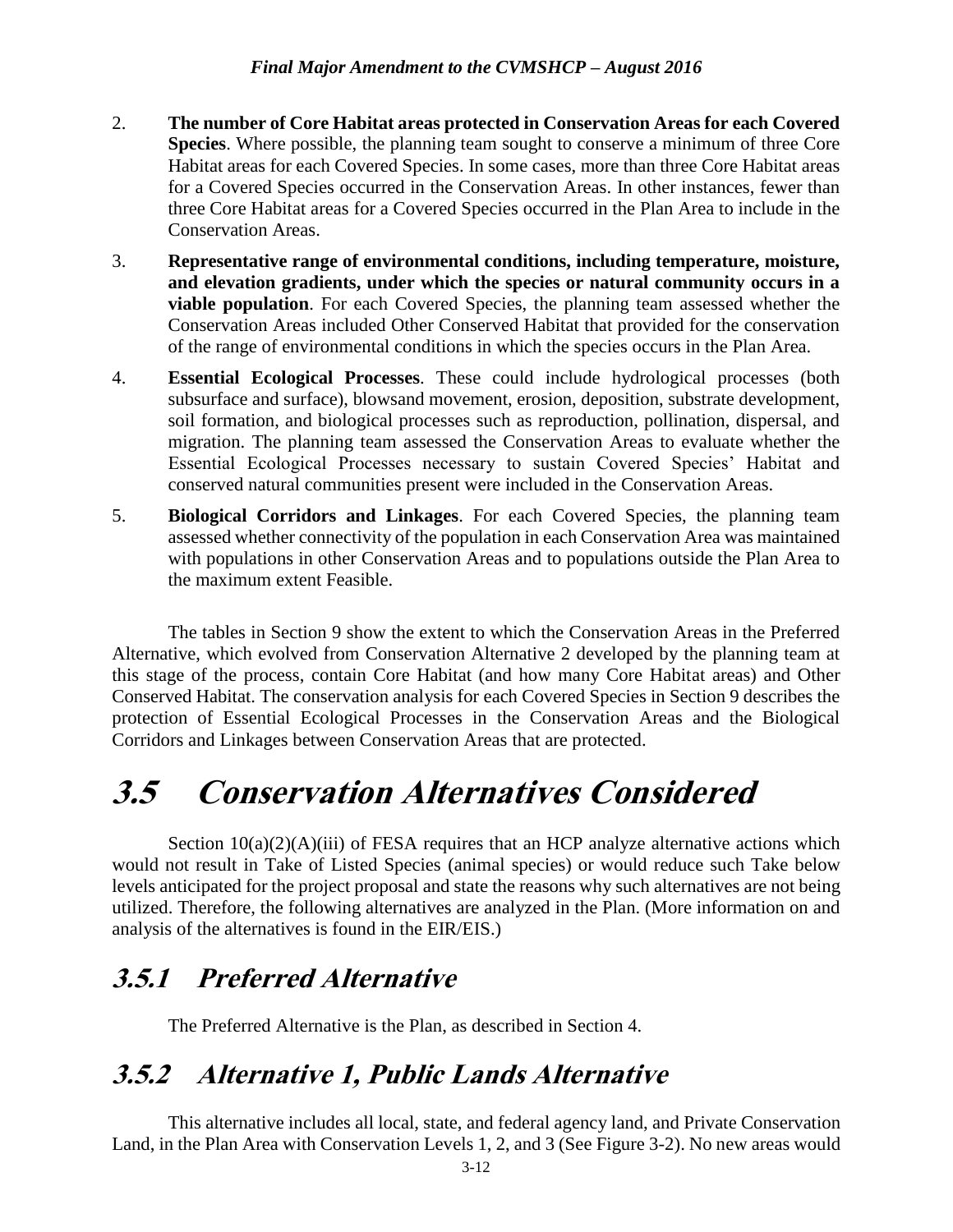be acquired for Plan purposes. The local jurisdictions would contribute to the management of the Existing Conservation Lands as mitigation for the Habitat loss allowed under the Plan. Covered Activities would be the same as under the Preferred Alternative.

Under this alternative, substantial areas would be protected in the mountainous portions of the Plan Area: the San Gorgonio Wilderness and Whitewater Canyon ACEC in the San Bernardino Mountains; Mission Creek west of Highway 62, Morongo Canyon ACEC, and Joshua Tree National Park, in the Little San Bernardino Mountains; portions of the CVFTL Preserve in the Indio Hills; the Mecca Hills Wilderness in the Mecca Hills; the Orocopia Mountains Wilderness in the Orocopia Mountains; the Santa Rosa Mountains Wilderness, Deep Canyon Desert Research Center, Hidden Palms Ecological Reserve, Carrizo Canyon Ecological Reserve, Magnesia Springs Ecological Reserve and portions of the new Santa Rosa and San Jacinto Mountains National Monument in the Santa Rosa Mountains; and portions of the Santa Rosa and San Jacinto Mountains National Monument, the San Jacinto Wilderness, Mount San Jacinto State Park, and Oasis de los Osos in the San Jacinto Mountains. Some of these areas are well protected, but habitat fragmentation is a problem in other areas where considerable private lands still exist. On the valley floor, the only significant Conservation Areas would be the three existing CVFTL preserves and Dos Palmas ACEC.

This alternative entails no land acquisition; only Core Habitat, Essential Ecological Processes, and Linkages that happen to be on existing public conservation lands or Private Conservation Lands would be protected. As a result, sand transport, watershed, and other ecological processes would not be adequately protected; Biological Corridors would not be conserved; and Core Habitat areas would be fragmented in many instances. As a result, the Conservation Goals and Objectives for the Covered Species and conserved natural communities would not be met. This alternative is fully analyzed in Section 4 of the EIR/EIS, which also discusses this alternative's ability to meet the basic project objectives, its feasibility, and ability to reduce project impacts.

### **3.5.3 Alternative 2, Core Habitat with Ecological Processes**

This alternative would establish Conservation Areas intended to protect Core Habitat for the species and natural communities included in the Plan, as well as ecological processes necessary to sustain these Habitats. (See Figure 3-3.) Covered Activities would be the same as under the Preferred Alternative.

The Conservation Areas include most of the Alternative 1 lands as well as private lands to conserve Core Habitat and ecological processes. This alternative would protect private lands in the mountains surrounding the Coachella Valley. On the valley floor, this alternative builds on the existing CVFTL preserves and Dos Palmas ACEC by adding adjacent Habitat and ecological process areas for the species and natural communities included in the Plan. In addition, this alternative creates new preserve areas in the Snow Creek area, east of Highway 62 along Mission Creek and Morongo Wash, and at the Whitewater River delta at the northwest end of the Salton Sea. Based on comments in the ISA report, comments received from CDFG and USFWS, and additional information in the Long-term Sand Supply to Coachella Valley Fringe-toed Lizard (*Uma Inornata*) Habitat in the Northern Coachella Valley, California (USGS 2000) this alternative was subsequently revised to develop the Preferred Alternative.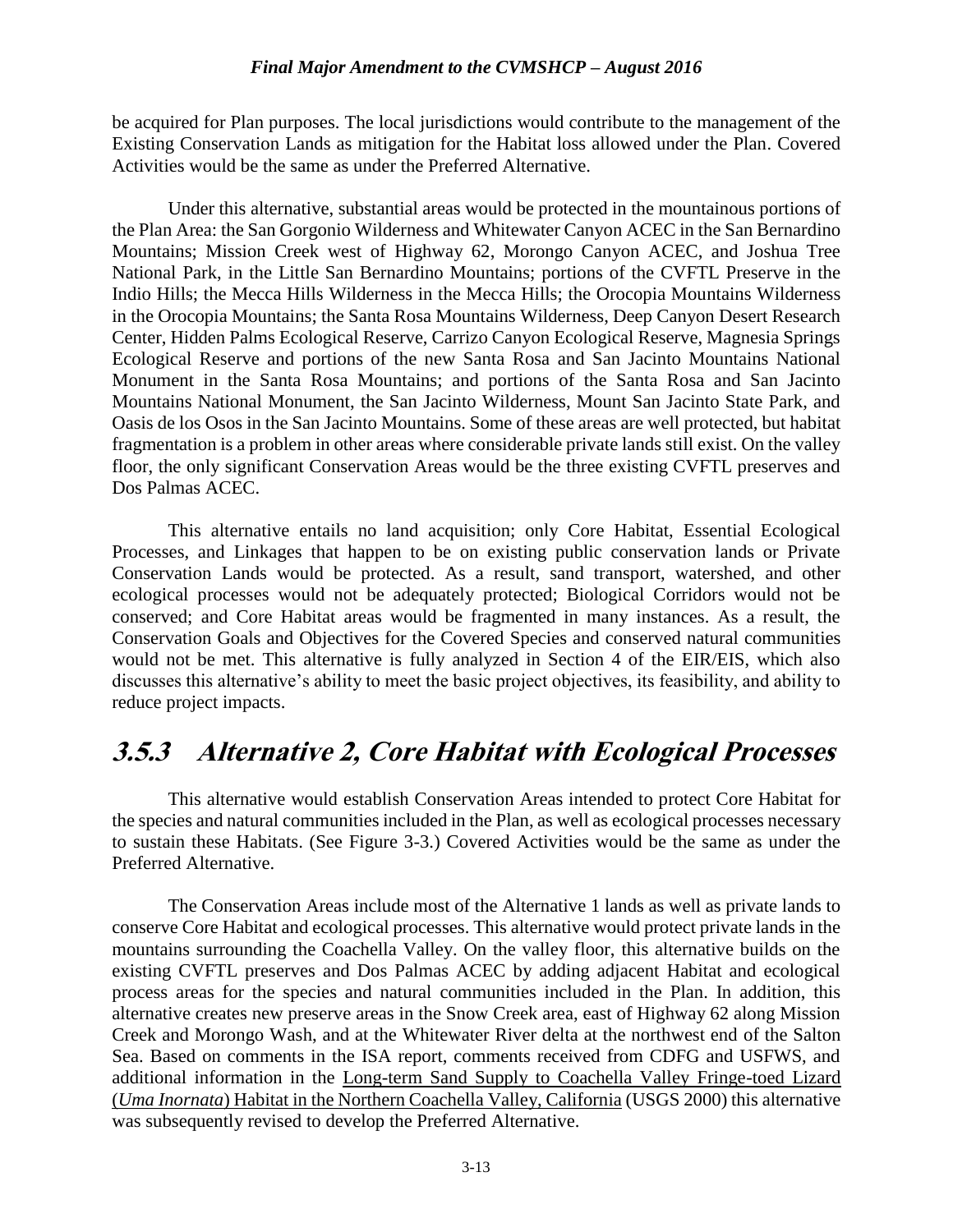The Conservation Goals and Objectives for the Covered Species and conserved natural communities would not be fully met under this Alternative. This alternative is fully analyzed in Section 4 of the EIR/EIS, which also discusses this alternative's ability to meet the basic project objectives, its feasibility, and ability to reduce project impacts.

### **3.5.4 Alternative 3, Enhanced Conservation Alternative**

This alternative expanded on Alternative 2 by including all additional areas that were recommended for further consideration by USFWS and CDFG in their response to the Site Identification Maps. Alternative 3 is depicted in Figure 3-4. Covered Activities would be the same as under the Preferred Alternative.

This alternative would result in less Take than the Preferred Alternative; However, due to the minimal additional biological value, significant land use conflicts, high acquisition and management costs, severe edge effects and the potential impossibility of creating a manageable reserve configuration, the enhanced Conservation alternative was not selected as the preferred alternative. Based on field visits with the SAC and representatives from various jurisdictions, it was determined that not all areas included in this alternative were biologically viable or feasible to conserve. Additionally, much of the area anticipated for Conservation under this alternative would cause significant land use conflicts and increased costs. Some of the proposed area already has approved development, greatly increasing acquisition costs. Existing Development near these areas would also create severe edge effects. Additionally, the additional Conservation are proposed under this Alternative would include existing ground water recharge basins operated by CVWD, which would require realigning the recharge basins at great cost. This alternative would have increased the number of acres to be conserved by approximately 10,200 acres even though the amount of Habitat included in the Preferred Alternative is sufficient to adequately conserve all of the Covered Species. Thus, the Enhanced Conservation Alternative would significantly increase the cost of the Project without significantly increasing the Habitat value of the Reserve. This alternative would also conflict with Project Objectives because it would not be economically efficient and would not limit the expenditure of public and private funds to the amount necessary to maintain a reserve that can adequately conserve the Covered Species. This alternative is fully analyzed in Section 4 of the EIR/EIS.

### **3.5.5 Alternative 4, Full Protection Alternative**

In their joint letter dated April 17, 2000, the Wildlife Agencies recommended inclusion of an alternative that "fully protects those areas encompassed by the current composite modeled distribution and known locations of target species in the Plan Area." By seeking to protect all Habitat for the Covered Species in the Plan, this alternative would result in a significant reduction in Take Authorization and significant increase in costs. Thus, this alternative was determined to be not Feasible and was not analyzed further.

### **3.5.6 No Action/No Project Alternative**

The No Project alternative entails no Plan being developed and no Permits issued. Individual projects would have to seek their own Take Permits or avoid Take by not developing portions of the project site that would result in Take of a Listed Species (animal species). While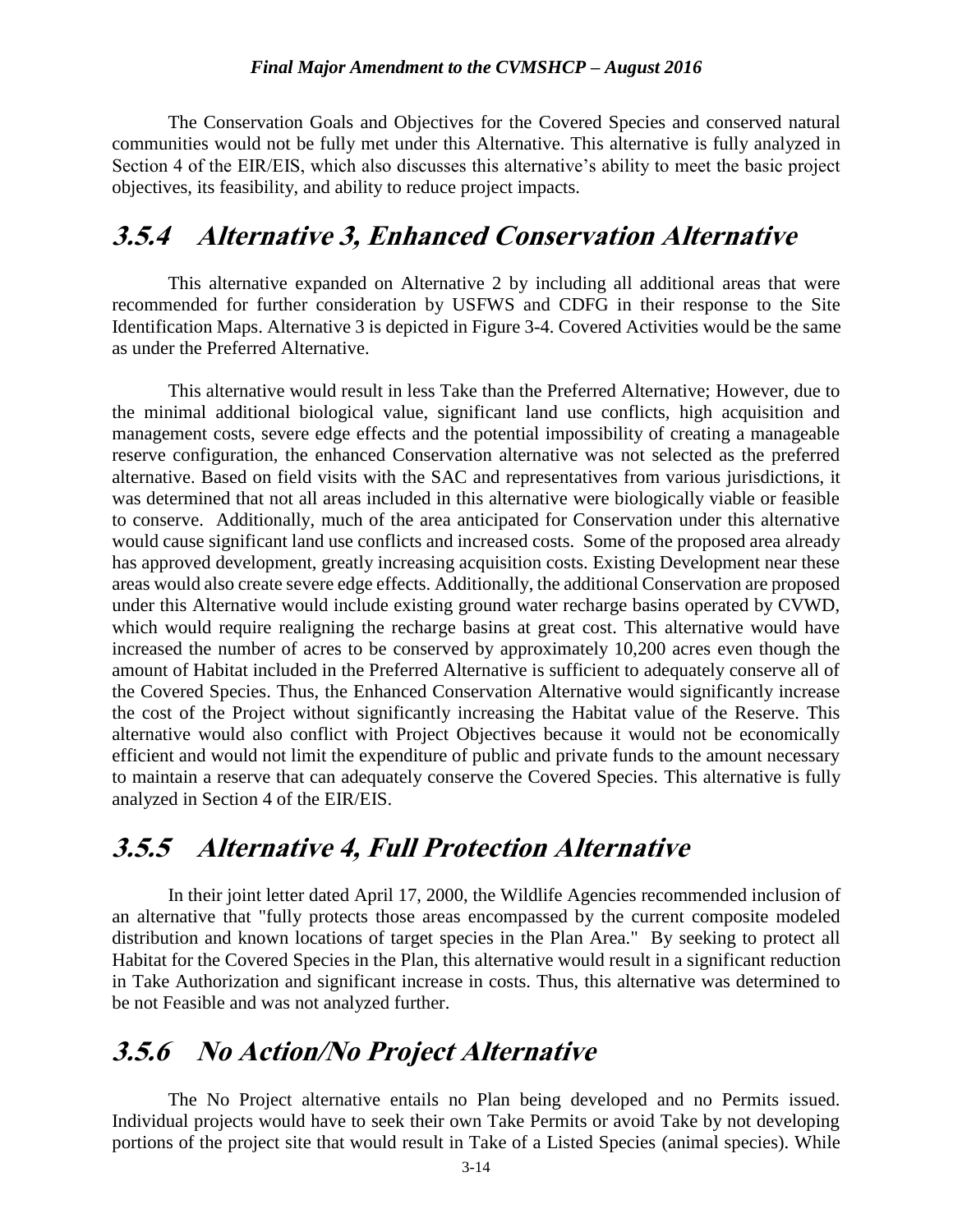this alternative would preclude impacts to Listed Species from Take authorized under the Plan, Conservation of species and Habitats provided through mitigation and compensation under the existing regulatory framework would likely result in a pattern of Conservation that is fragmented and managed in a piecemeal fashion. The No Project Alternative is incapable of conserving certain Essential Ecological Processes, particularly the fluvial sand deposition and aeolian transport areas, which are necessary to support occupied Habitat by Covered Species in the dunes and other blowsand Habitats. There would not be a coordinated system of Biological Corridors and Linkages provided to connect Conservation Areas, and the ability to provide Linkages through project-byproject mitigation may be precluded over time through continued Development. Further, the No Project Alternative would not provide protection for Non-listed Species or for natural communities that do not provide Habitat for Listed Species. Over time, Non-listed Species would likely become listed, thereby increasing regulatory burdens and difficulty for Development.

## **3.6 Plan Benefits for Covered Species and Conserved Natural Communities**

This section discusses the benefits of the Plan for the Covered Species and the conserved natural communities. With respect to impacts likely to result from the proposed Take of the Covered Species, Section 4.6 provides summary tables that quantify the loss of habitat for each Covered Species and the amount of loss of the conserved natural communities. An additional table in Section 4.6 summarizes the effects of this loss on each Covered Species. Complete descriptions of the impacts resulting from Plan implementation are presented in Section 9 in the species accounts.

Pursuant to the FESA, all Take authorized under the Permit will be incidental to otherwise lawful activities and not the purpose of such activities. Covered Activities for which Take is provided are described in Section 7. As described there, Take associated with the implementation of the Management and Monitoring Programs is also authorized by the Permit.

To issue a Permit, USFWS must find that Take has been avoided, minimized, and mitigated to the maximum extent practicable. Similarly, CDFG must have sufficient information demonstrating that the Plan will provide for the Conservation of the Covered Species. The Plan provides the following benefits to Covered Species and conserved natural communities and minimizes and mitigates impacts of the Take of Covered Species to the maximum extent practicable as follows:

- *Reserve System Assembly*. As described in Section 4.2, a Reserve System will be established to conserve Core Habitat for the Covered Species, conserve the natural communities included in the Plan, protect Essential Ecological Processes, and maintain Biological Corridors and Linkages. The specific goals of establishing the Reserve System are to:
	- (1) Represent native ecosystem types or natural communities across their natural range of variation in a system of conserved areas.
	- (2) Maintain or restore self-sustaining populations or metapopulations of the species included in the Plan to ensure permanent Conservation so that Take Authorization can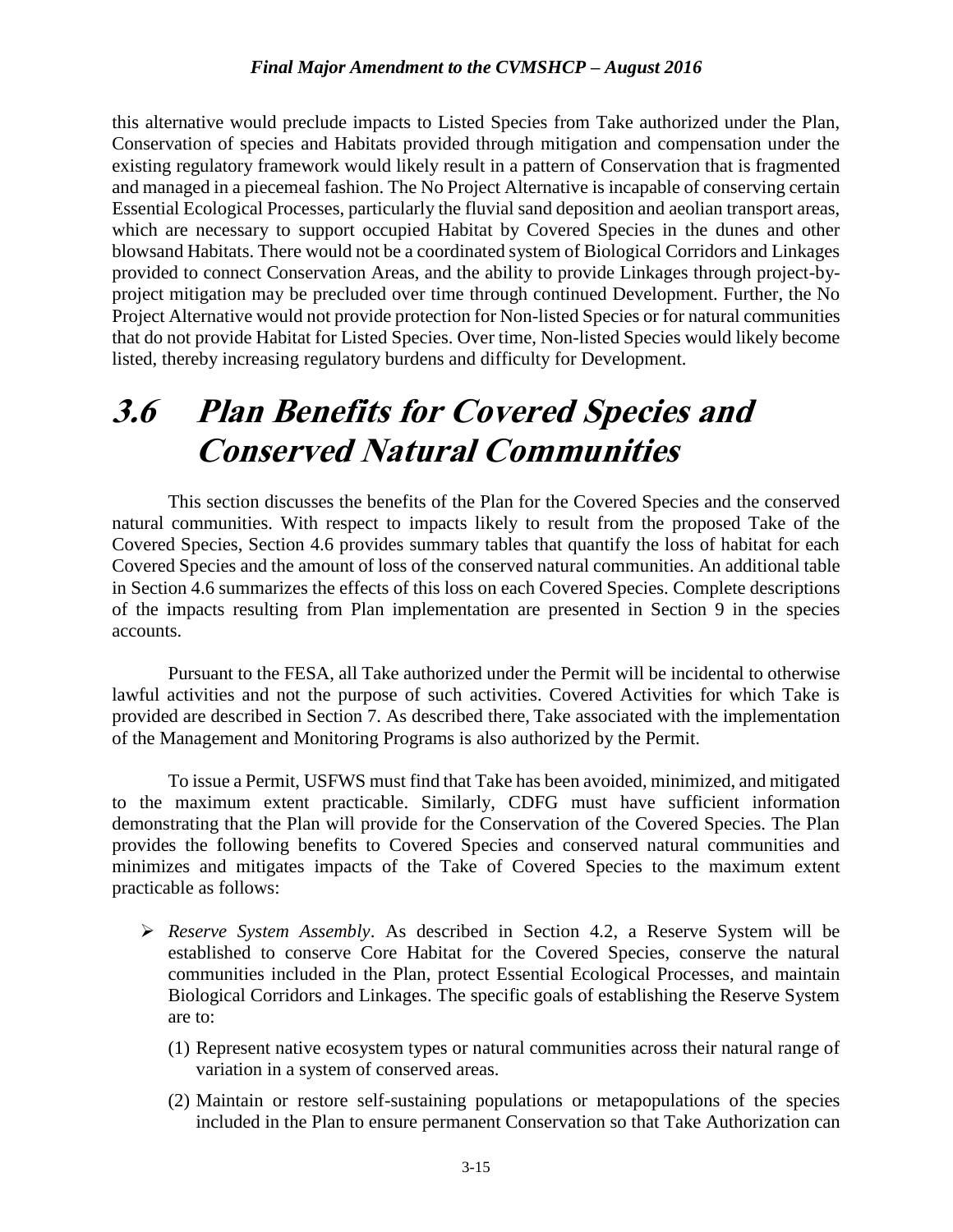be obtained for currently Listed species (animal species) and Non-listed Species can be covered in case they are listed in the future.

- (3) Sustain ecological and evolutionary processes necessary to maintain the functionality of the natural communities and Habitats for the species included in the Plan.
- (4) Maximize connectivity among populations and avoid Habitat fragmentation within Conservation Areas to conserve biological diversity, ecological balance, and connected populations of Covered Species.

The Conservation Areas have been designed to ensure that the Reserve System can conserve the highest quality Habitat for the Covered Species, as well as protect the Essential Ecological Processes necessary to maintain Habitat quality and maintain connectivity among large blocks of Habitat. The Reserve System has been designed to support viable populations of the Covered Species or, in the case of species which may not have viable populations in just the Plan Area, to conserve the best Habitat available for the species in the Plan Area and support connectivity with populations outside the Plan Area. Absent the Plan, future Development in the Plan Area would be expected to fragment this high quality Habitat, disrupt the Essential Ecological Processes that sustain the Habitat, and create significant edge effect problems. The Plan focuses Development in areas of lesser quality Habitat, typically where Habitat fragmentation and edge effects are already impacting Habitat quality. As delineated in Table 4-1 in Section 4.0 the Permittees mitigation obligation relative to Reserve System Assembly includes:

- Conservation of 88,900 acres through acquisition or other means.
- Management consistent with the MSHCP of 8,800 acres of Existing Conservation Lands by the Local Permittees.
- Conservation of 7,700 acres of land owned by the Permittees but not currently conserved.
- Management consistent with the MSHCP of 6,800 acres of Existing Conservation Lands by State Parks.
- Acquisition of 640 acres by State Parks.
- Management consistent with the MSHCP of 2,600 acres of Existing Conservation Lands by CVMC.
- In addition, the Permittees will maintain the fluvial sand transport process in designated areas in the Cabazon, Long Canyon, and West Deception Canyon Conservation Areas through means other than acquisition, as described in Section 4.2.2.2.4.
- *Reserve System Monitoring Program.* The lands described above, which are a Permittee mitigation obligation, total 115,140 acres. Habitat on the Permittee mitigation lands in the Conservation Areas will be preserved, enhanced as needed, and permanently monitored and managed to maximize the values of the mitigation lands for the Covered Species. The biological value of these lands will also be enhanced by the Existing Conservation Lands, Complementary Conservation lands, and the Additional Conservation Lands contributed by state and federal agencies. As described in Sections 4.1 and 4.2, these lands will be part of a Reserve System that also includes Existing Conservation Lands, Complementary Conservation Lands, and Additional Conservation Lands to be acquired by the state and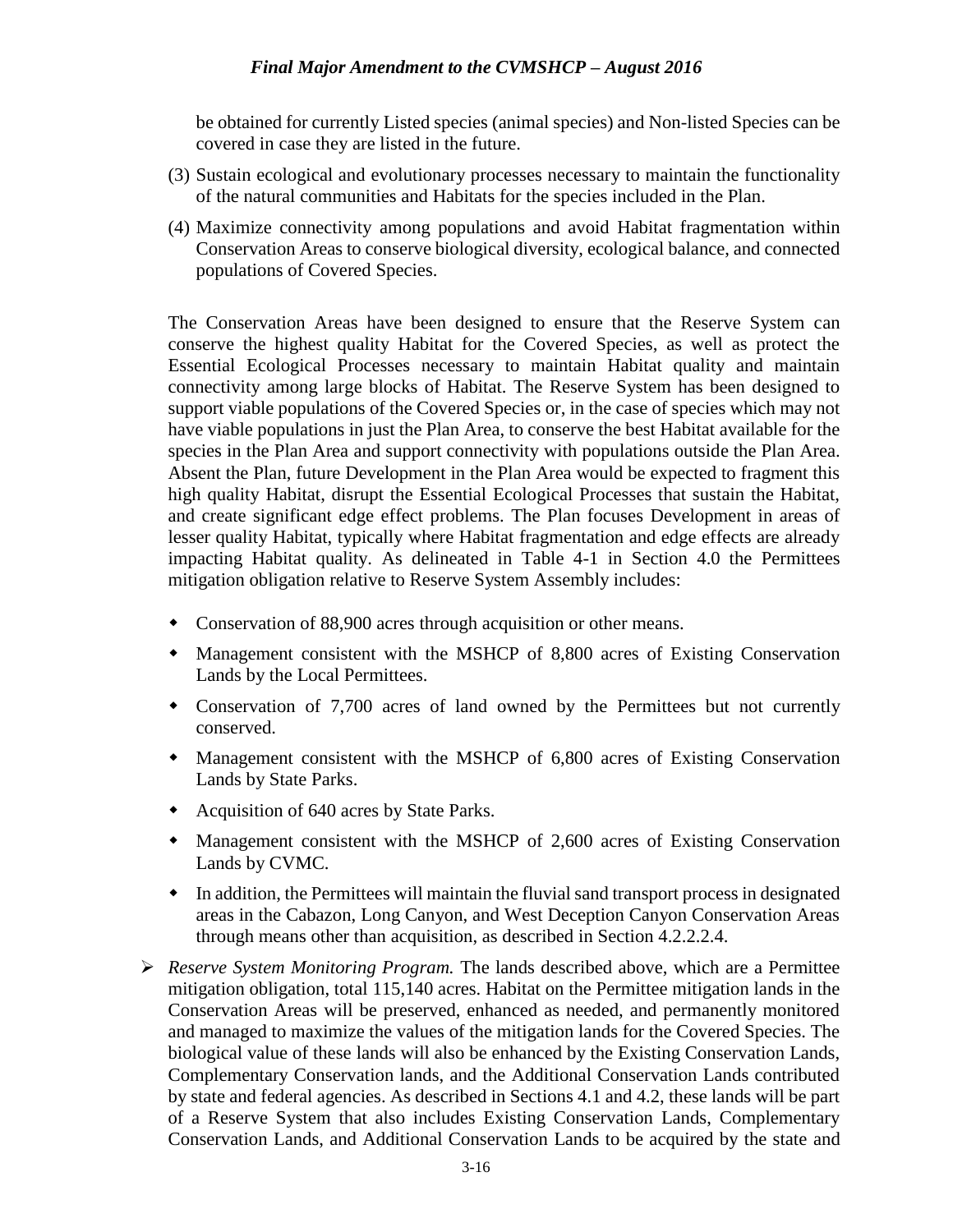federal governments. The Reserve System in its entirety will include approximately 723,480 acres.

As described in Section 8, the Plan provides a comprehensive Monitoring Program in perpetuity for all Reserve System lands to ensure adequate information on which to base management decisions and determine when Adaptive Management actions designed to ensure the biological success of the Reserve System are needed. During the first 75 years of the Plan, a total of \$254,294,000 is budgeted for the Monitoring Program. Thereafter, funding in perpetuity will be provided from the Endowment Fund established to fund the Monitoring Program, the Management Program, and Adaptive Management. See Section 5.14 for details on funding for the Monitoring Program.

- *Reserve System Management Program.* Section 8 provides detailed information on the Management Program, which includes Adaptive Management. The goal of the Management Program is to implement management actions and prescriptions that ensure Conservation of the Covered Species and conserved natural communities on lands in the Reserve System for which the Permittees are responsible. State and federal lands in the Reserve System will be managed by the relevant state and federal agencies consistent with the MSHCP. CVCC will enter into MOUs with the state and federal agencies to ensure this management. Finally, CVCC will use its best efforts to enter into MOUs with non-profit conservation organization which own land within the Reserve System to ensure management of those lands consistent with the MSHCP. During the first 75 years of the Plan, a total of \$221,252,000 is budgeted for the Management Program. Funding thereafter, in perpetuity, will be provided from the Endowment Fund established to fund the Monitoring Program, the Management Program, and Adaptive Management. See Section 5.14 for details on funding for the Management Program. Section 8 describes the Plan's provisions for Adaptive Management. During the first 75 years of the Plan, a total of \$14,903,000 is budgeted for Adaptive Management. Funding thereafter, in perpetuity, will be provided from the Endowment Fund. See Section 5.14 for details on funding for Adaptive Management and Section 8.2.4.2 for details on what constitutes Adaptive Management.
- *Avoidance, Minimization, and Mitigation Measures, including Land Use Adjacency Guidelines*. The Conservation Areas in Section 4.3 list specific Required Measures to avoid, minimize, and mitigate Take in the Conservation Areas, including avoiding activities during certain periods, restricting Development activities near nest sites, installing wildlife underpasses in conjunction with road improvement projects, and taking measures to maintain fluvial sand transport. Section 4.4 provides additional information on required avoidance, minimization, and mitigation measures. Section 4.5 describes Land Use Adjacency Guidelines designed to further avoid, minimize, and mitigate Take associated with the edge effects of Development in or adjacent to Conservation Areas by minimizing unauthorized entry into the Reserve System, and avoiding the introduction of exotic species, intrusive lighting, harmful runoff, and excessive noise levels.
- *Assure adequate funding and procedures to deal with Unforeseen Circumstances*. Procedures to deal with Unforeseen Circumstances are described in Section 6.8.